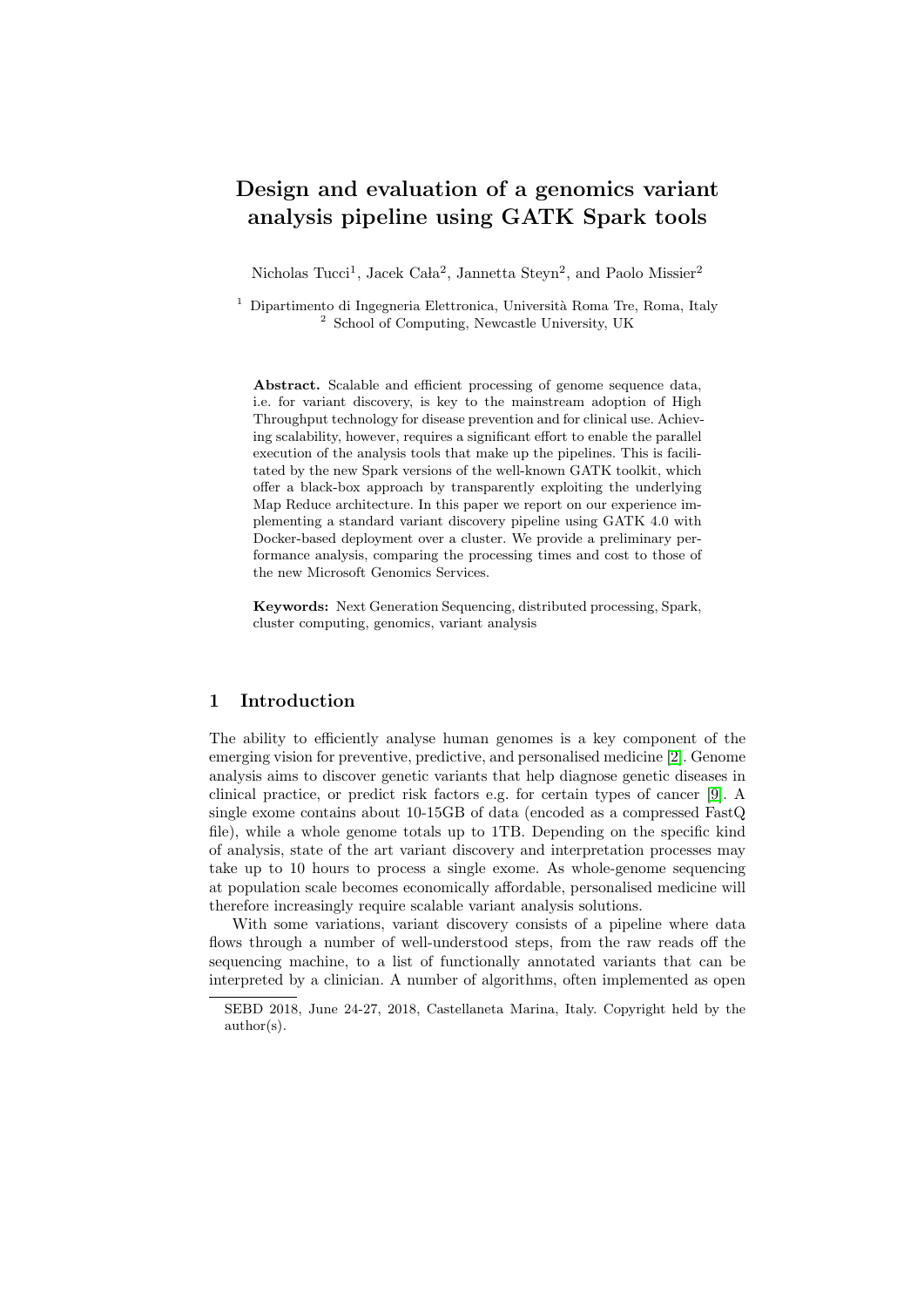source and publicly available programs, are normally employed to implement each of the steps. A notable example is the GATK suite of programs from the Broad Institute [\[10\]](#page-11-1), which forms the basis for the study presented in this paper, and is described more in detail below.

The most promising approach for improving the efficiency of the pipeline is to try and exploit the latent parallelism that may be available in some of the data as well as in the algorithms. In particular, there is increasing evidence that Hadoop-based implementations of deep genomic pipelines deployed on a cloudbased cluster can outperform equivalent pipelines that require HPC resources [\[8\]](#page-11-2). In our own work [\[1\]](#page-10-1) we have shown that a workflow-based implementation that runs on a public cloud infrastructure (Azure) scales better than a script-based HPC version, while providing better cost control. The prevalent approach to achieve parallelism at the level of the single program (see Sec. 1.2) involves partitioning the input to the program in such a way that multiple instances can be executed in parallel, one on each partition, with a merge step at the end. Clearly, this split-and-merge pattern only works when the data chunks can be processed independently of one another. In such a case, existing tools can be wrapped as part of the pattern, without modification. Recently, however, a new generation of GATK programs have been released (4.0, in beta version at the time of writing), which re-implement a number of the algorithms as Spark programs. In this approach, the task of achieving parallelism is essentially delegated to the Spark infrastructure in combination with HDFS for dataset partitioning.

In this paper we present an initial analysis of the new GATK facilities. We have implemented the reference GATK pipeline in Spark, using the new 4.0 programs when possible, and by wrapping the programs that have not been ported to Spark. In the rest of the paper we describe this hybrid approach, report on the effort involved in deploying the pipeline both on a single-node Spark configuration and on a cluster, and present an initial performance evaluation on the Azure cloud for a variety of Spark settings, VM configurations, and cluster sizes.

When variant discovery pipelines are used for research purposes, transparency and control over pipeline composition are important factors to consider, especially in view of the rapid advances in the tools. An example of open-source platform is the Genome Variant Investigation Platform (GenomeVIP) [\[5\]](#page-11-3), which employs GATK in addition to a number of other third party tools. On the other end of the spectrum, "black box" variant discovery services are now being offered, notably the new Microsoft Azure Genomics Services. Thanks to a grant from Microsoft, we were able to compare the GATK Spark approach with the new Microsoft Azure Genomics Services. We conclude that the Genomics Services are currently both faster and more cost-effective, when the Spark pipeline is deployed on the Azure cloud and the Spark processing times are translated into commercial rates. These results are preliminary, however, as GATK Spark tools are still in beta at the time of writing.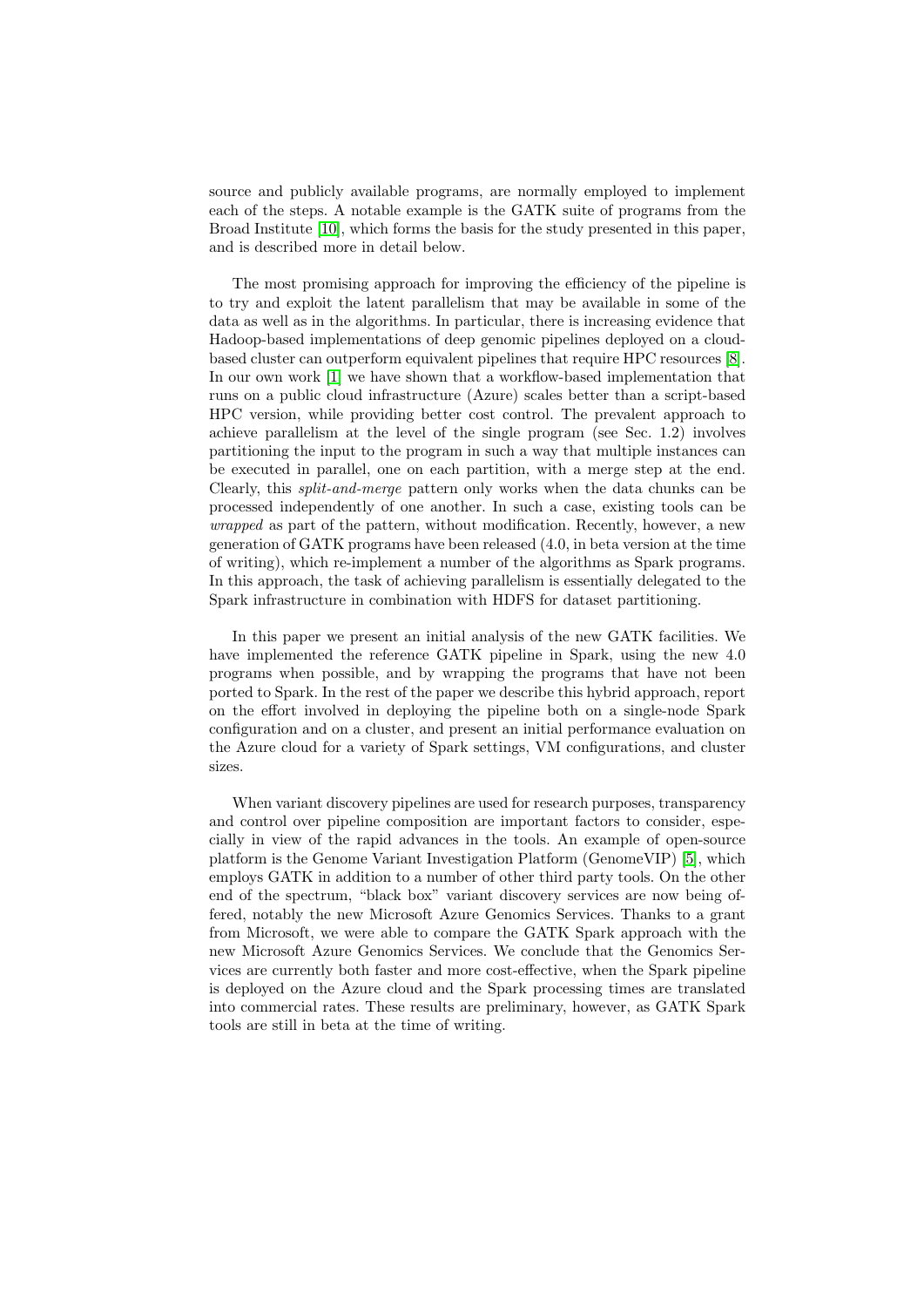#### 1.1 The Variant analysis pipeline

We begin by describing the target pipeline in some detail. The pipeline is roughly aligned with the GATK Best Practices guideline[s](#page-2-0) and incorporates the latest GATK 4.0 Spark tools. Broadly speaking, it consists of three main phases, as indicated in Fig. [1,](#page-4-0) namely Pre-processing, Variant Discovery, and Call Set Refinement. The pre-processing phase takes the input raw exome dataset, in the FASTQ format, it aligns its content (unmapped reads of gene base pairs) against a reference genome like h19 or h38, using the well-known BWA aligner [\[3\]](#page-10-2), and it marks any duplicates, i.e., by flagging up multiple paired reads that are mapped to the same start and end positions. These reads often originate erroneously from DNA preparation methods. They will cause biases that skew variant calling and hence should be removed, in order to avoid them in downstream analysis. The BQSR (Base Quality Score Recalibration) step then assigns confidence values to each of the aligned reads, taking into account possible sequencing errors[.](#page-2-1) Finally, Variant Calling, performed using the GATK Haplotype Caller, identifies both single-nucleotide polymorphisms (SNPs) as well as insertion/deletion mutations (Indels).

Multiple variant files (gVCF), one for each sample, are then bundled together for the next phase, Variant Discovery. The specific steps include producing raw SNP and Indel VCF files, building recalibration models for those SNPs and Indel[s](#page-2-2) and refining the genotypes, that is, filtering out genotypes with low estimated accuracy. The final phase, Variant Annotation, is not part of the Best Practices and thus may be implemented using a variety of third party tools. We used Annovar, a well-known tool for functionally annotating genetic variants detected from diverse genomes [\[11\]](#page-11-4). As mentioned later, pre-processing time dominates the entire processing time and thus our performance analysis ignores phases two and three. However, in the following we highlight some of the implementation challenges for these steps.

### 1.2 Related work

SparkSeq [\[12\]](#page-11-5) is a general-purpose library for genomic cloud computing built on top of Spark. Its strengths are its generality and extensibility, as it can be used to build customised analysis pipelines (in Scala). It appears that the library is built from the ground up, i.e., without leveraging existing implementations such as GATK.

In contrast, a general big data platform for genome data analysis, called Gesall, that uses a wrapper approach to reuse existing tools without change is presented in [\[6\]](#page-11-6). Gesall leverages the potential parallelism that is available from some of the existing tools, for instance BWA, by partitioning its input (SAM and BAM files) and then managing the parallel execution of multiple BWA instances.

<span id="page-2-0"></span><https://software.broadinstitute.org/gatk/best-practices/>

<span id="page-2-1"></span><https://software.broadinstitute.org/gatk/documentation/article.php?id=11081>

<span id="page-2-2"></span><https://software.broadinstitute.org/gatk/documentation/article.php?id=2805>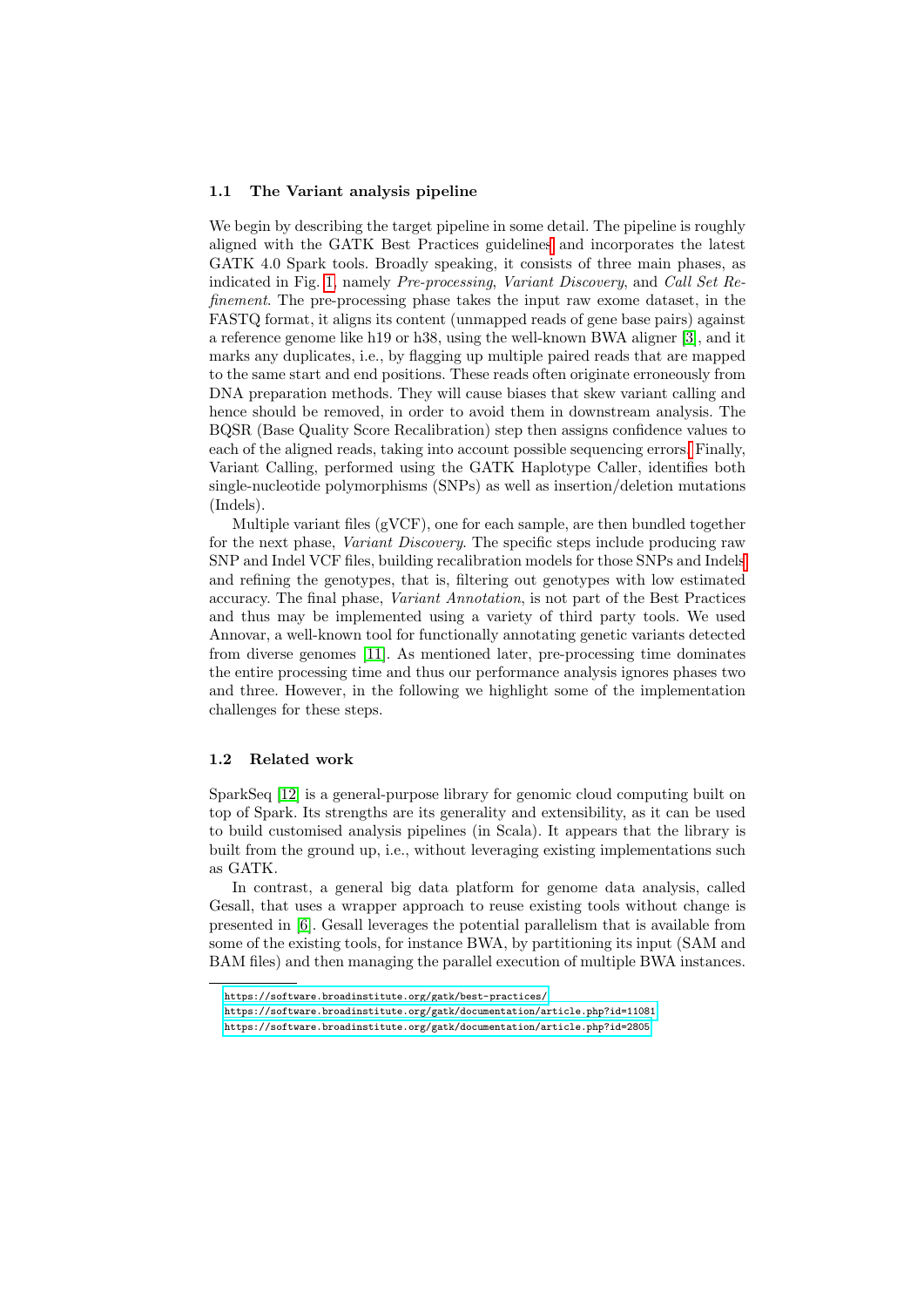Making this work, however, requires a heavy stack of new MapReduce-based software to be injected between the data layer (HDFS) and the native tools.

A similar approach, namely to segment input data sets and then feed them to multiple instances of the tools, is presented in [\[6\]](#page-11-6). The distinctive element of the resulting framework is to perform load balancing by dividing chromosomal regions according to the number of reads mapped to each chromosome, as opposed to natural chromosome boundaries. This equalizes the size of each data chunk and, in addition to in-memory data management, achieves substantial speedup over a functionally equivalent but naively implemented Hadoop MapReduce based solution. The advantages of in-memory processing for efficient genome analysis have also been demonstrated recently in other ad hoc frameworks [\[4\]](#page-11-7). Yet another parallel version of a genomics pipeline that operates by partitioning the input data files is described in [\[7\]](#page-11-8). In this instance, however, some of the tools have been re-implemented (as opposed to simply wrapped) to explicitly leverage the embarrassingly parallel steps of the pipeline.

In contrast to these efforts, in our experiments we aim to show the potential of the tool re-implementation approach offered by the GATK 4.x tool suite, which are being incrementally ported to the Spark architecture.

## <span id="page-3-0"></span>2 Spark hybrid pipeline implementation

As mentioned, the main motivation for undertaking this work has been to experiment with a Spark implementation of the GATK Best Practices pipeline, based on the recent release of GATK 4.0. Not only are these tools natively built for Spark, but also, compared to the previous version (GATK 3.8), they are also better integrated with each other, for instance to avoid writing intermediate files to disk and increase efficiency.

At the time of writing, however, these new versions of the tools are limited to the pre-processing phase: BwaAndMarkDuplicatesPipelineSpark, BQSRPipelineSpark and HaplotypeCallerSpark (Fig. [1\)](#page-4-0). Thus, the implementation necessarily required a hybrid approach, whereby pre-processing used the new Spark tools, while for the rest of the pipeline we used a wrapper method. For this, Spark offers a transformation called Pipe, which "pipes each partition of the RDD through a shell command, e.g. a Perl or bash script. RDD elements are written to the process's stdin and lines output to its stdout are returned as an RDD of strings". Thus, Pipe allows Bash scripts to execute from within Spark, but not efficiently, as pipelining across the steps requires the content of intermediate RDDs to be written out to files and then be read back in. Looking at Fig. [1,](#page-4-0) it should be clear that the variant discovery phase is a potential bottleneck, as it must process the entire batch of samples, with no parallelism available. However, as it turns out its processing time is negligible compared to that of pre-processing.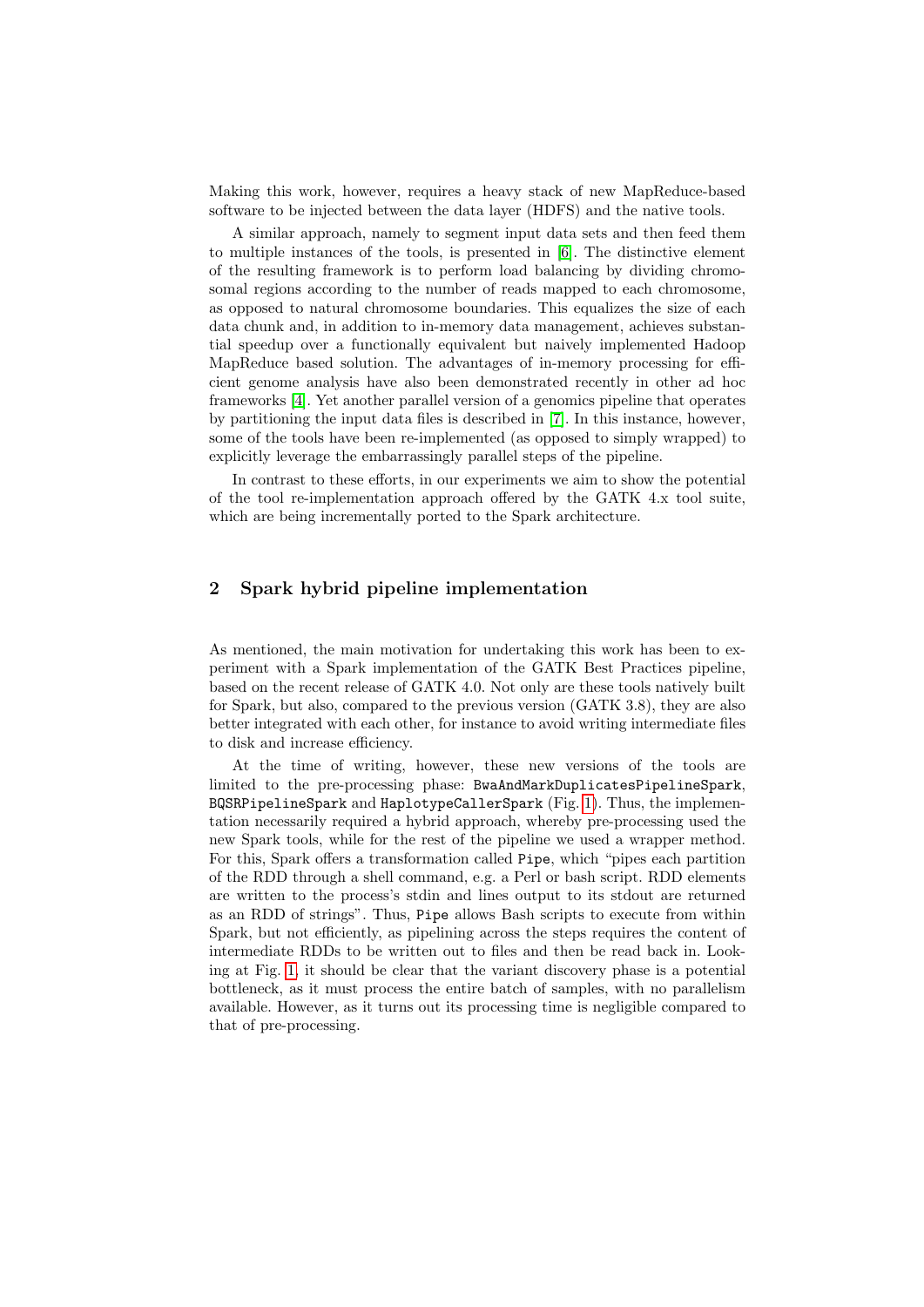

<span id="page-4-0"></span>Fig. 1. Multi-sample Variant processing pipeline

#### 2.1 Single node deployment

The hybrid native Spark/wrapper approach works well for a single-node deployment, as the entire pipeline can be launched using a single bash script that encapsulates the communication with the Spark driver. For a batch of N samples, the spark-submit command spawns one iteration per sample for the preprocessing (BwaAndMarkDuplicatesPipelineSpark, BQSRPipelineSpark, and HaplotypeCallerSpark), followed by a single VariantDiscovery for the entire batch and N calls of CallsetRefinement. The results produced by the execution have been validated against those obtained from our more established, workflow-based pipeline as described in [\[1\]](#page-10-1).

#### 2.2 Cluster deployment

In theory, Spark is designed to facilitate the seamless scaling out of applications over a cluster, with virtually no change to the code. The pre-processing phase of our pipeline would benefit the most from distribution, as it consists of native Spark applications as explained earlier. In reality, the deployment of a complex multi-tool pipeline like the one described requires substantial additional effort, mainly due to the requirement for Spark tools to read input and reference datasets from a HDFS data layer.

Commercial solutions such as Microsoft Azure HDInsight provide a preconfigured environment ready to execute Spark in cluster mode. This comes at a substantial cost, however (about twice the cost of an un-configured set of VMs). We therefore undertook the challenge of a manual Spark cluster configuration.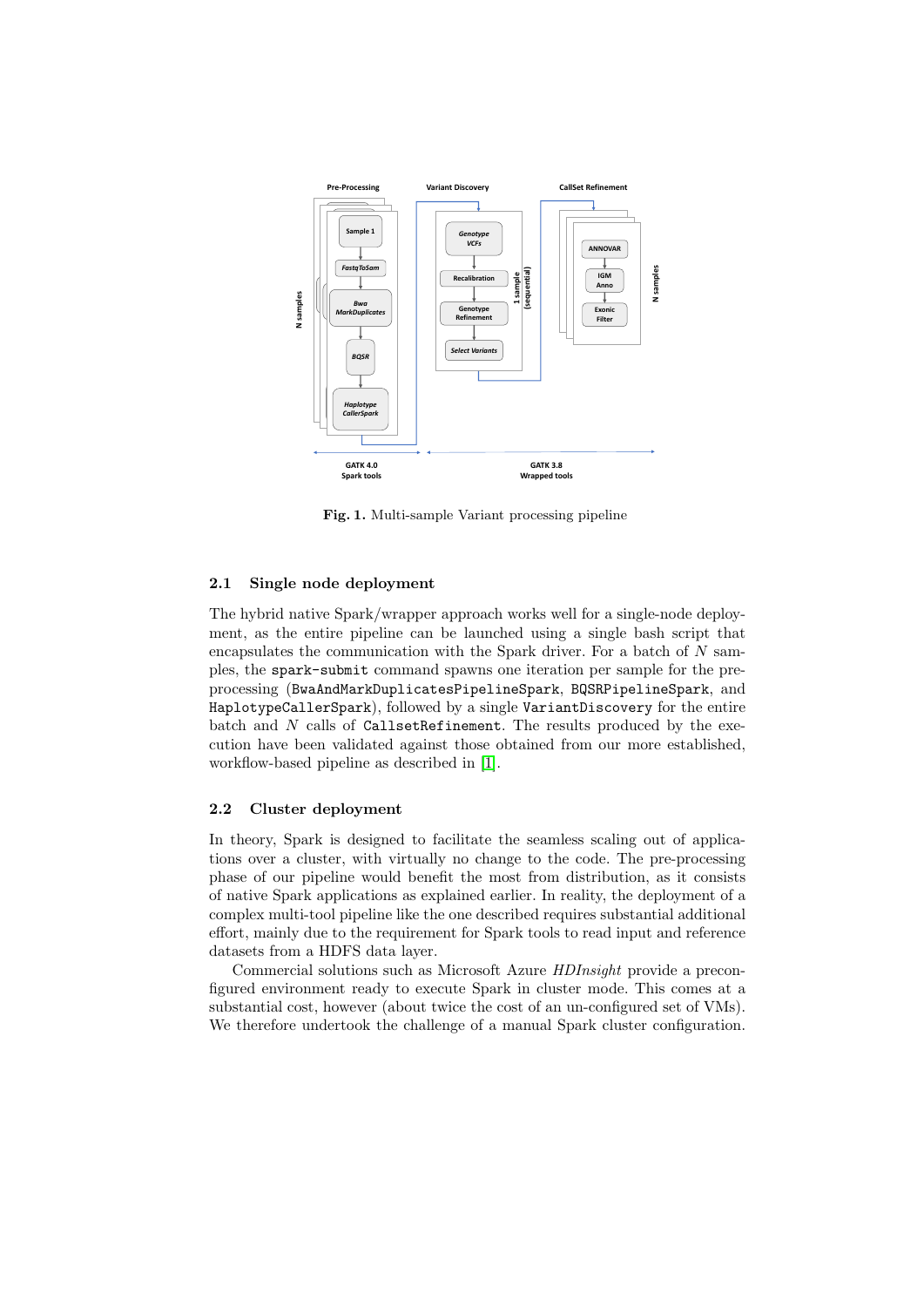In this section we report on our experience realising a distributed version of the pipeline using a virtualisation approach, based on Docker Swarm technology[.](#page-5-0) Our conclusion is that while Swarm greatly simplifies deployment, manual effort is still required especially to satisfy the data access requirements of the various components, and limitations are incurred for the fragments of the pipeline that are implemented using the wrapper method as explained earlier. Also, a distributed deployment is not always beneficial due to the additional communication overhead associated with a distributed execution, as we show in Sec. [3.](#page-6-0)

Swarm extends Docker by providing seamless and automated distribution of Docker containers over a cluster of VMs. A *swarm* is a group of machines nodes, that run Docker containers and are joined into a cluster. The usual Docker commands are executed on a cluster by a Swarm Manager.

Swarm managers may employ several strategies to run containers, such as "emptiest node", which fills the least utilized machines with containers, or "global", which ensures that each machine gets exactly one instance of the specified container. Swarm managers are the only machines in a swarm that can execute user commands, or authorize other machines to join the swarm as workers. Workers only provide capacity and do not have the authority to tell any other machine what it can or cannot do. In this context, a service is an image for an application that resides in a container and that is deployed over a swarm.

We have used Docker Swarm to deploy both Spark and HDFS over a cluster of nodes, using Docker Hub and Docker Images provided by Big Data Europ[e,](#page-5-1) as follows. The first step is to create a Swarm, which in our test cluster consists of three nodes: a Swarm Manager and two Swarm Workers as shown in Fig. [2.](#page-6-1) As both Spark and HDFS adopt Master-Slave architecture, the masters (Spark Master and HDFS Namenode) are deployed on the Swarm Manager. The Slaves (Spark workers and HDFS Data nodes) are deployed globally, that is, one replica is allocated to each node in the Swarm, including the Swarm Manager node. The Docker containers that host these images are connected through a dedicated overlay network.

Shared data, including all input samples, reference databases, GATK libraries, etc., reside on HDFS and are therefore naturally distributed and replicated over the Data nodes across the cluster. For the most part, this achieves location transparency as tools need only access the data through Spark HDFS drivers (readers and writers). There are two exceptions, however. Firstly, non-Spark tools expect data to be accessible on a local file system. This is achieved by mounting HDFS Data nodes as virtual Docker volumes so they are accessible from within a Docker container. Secondly, the reference genome had to be replicated to each local Worker file system (see reference image in Fig. [2\)](#page-6-1). This is achieved by encapsulating the dataset itself as a Docker Image container, which is then automatically deployed by Swarm using the "global" Swarm mode, as indicated above. One advantage of this encapsulation approach is that it makes it easier to upgrade the reference genome, eg from h19 to h38.p1, the most recent.

<span id="page-5-0"></span><https://docs.docker.com/engine/swarm/>

<span id="page-5-1"></span><https://www.big-data-europe.eu/>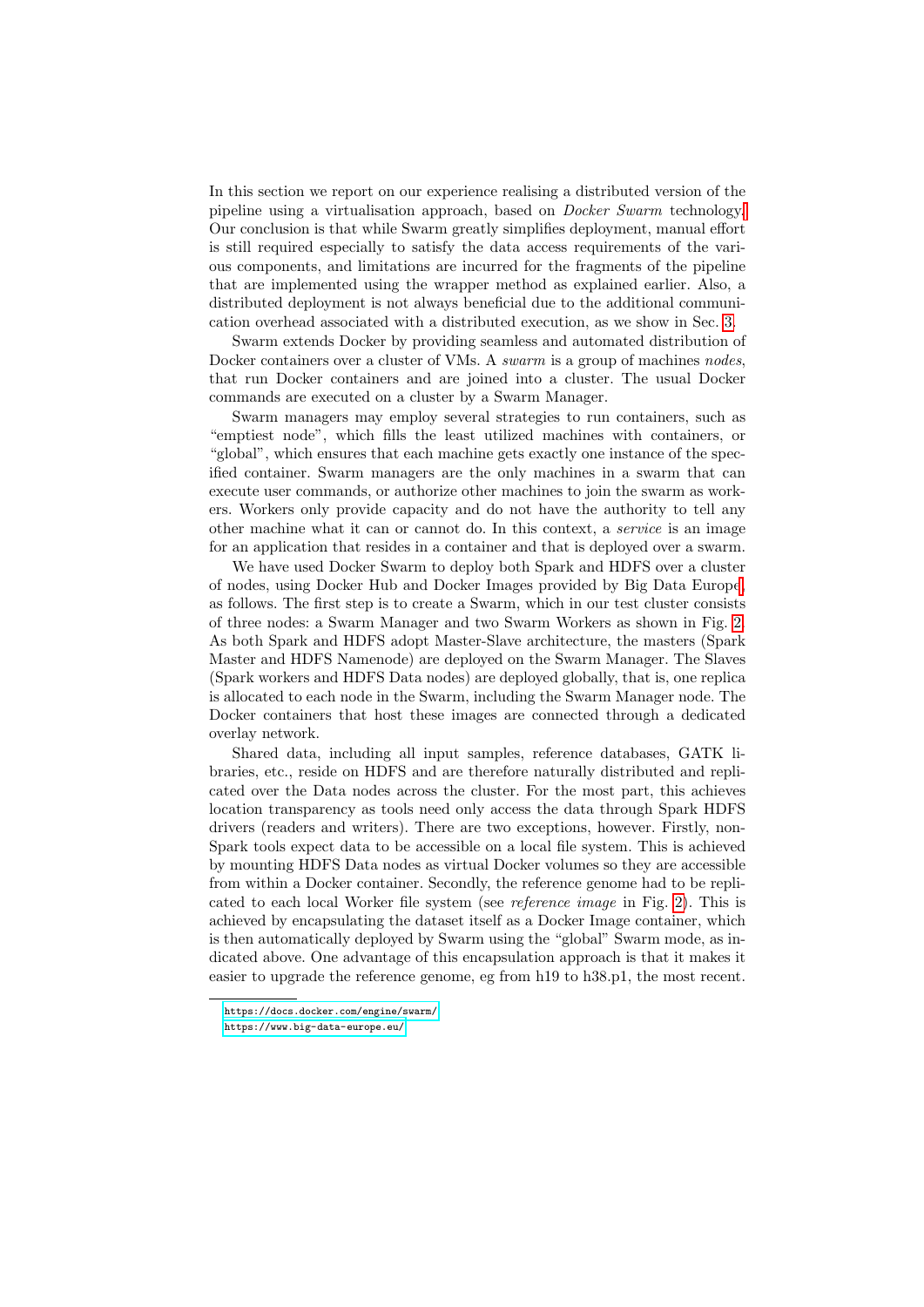

<span id="page-6-1"></span>Fig. 2. Virtualised Spark and HDFS cluster deployment using Docker Swarm

#### 2.3 Cluster mode pipeline execution

A key observation, already made earlier, is that none of the non-Spark programs that make up the pipeline can be distributed. This is the case for the initial step, FastqToSam, as well as for all the steps after pre-processing, which are necessarily executed on the Spark Master container. As the processing time is linear in the number of samples, this justifies allocating a larger VM to the Spark Master.

With this in mind, execution on a cluster consists of four main steps, controlled by a master bash script. These are summarised in Fig. [3.](#page-7-0) The first step, FastqToSam, is non-Spark and produces local uBAM files, which then needs to be distributed across the HDFS nodes (step 2) to be made available to the Spark pre-processing tools (step 3). As explained, these tools communicate through HDFS files and at the time of writing are not easy to integrate more deeply, i.e., by sharing intermediate datasets using Spark process memory. Finally, step 4 consists of the execution of non-Spark tools, again on the Spark Master. This requires that outputs that reside on HDFS be moved back to the local file system.

In summary, the deployment may benefit from a partial porting of GATK tools to Spark, however non-GATK tools that escape this porting effort represent bottlenecks. Firstly, because they run in centralised mode, and secondly because of the different file infrastructure they require. Also, Spark tools appear to be designed in isolation, without attempting to eliminate intermediate data passing through HDFS reads and writes.

### <span id="page-6-0"></span>3 Experimental evaluation

In this section we report on preliminary results on the performance of the pipeline. For these experiments we used 6 exomes, from anonymised patients obtained from the Institute of Genetic Medicine at Newcastle University. These samples come with naturally slightly different sizes. Our samples sizes are in the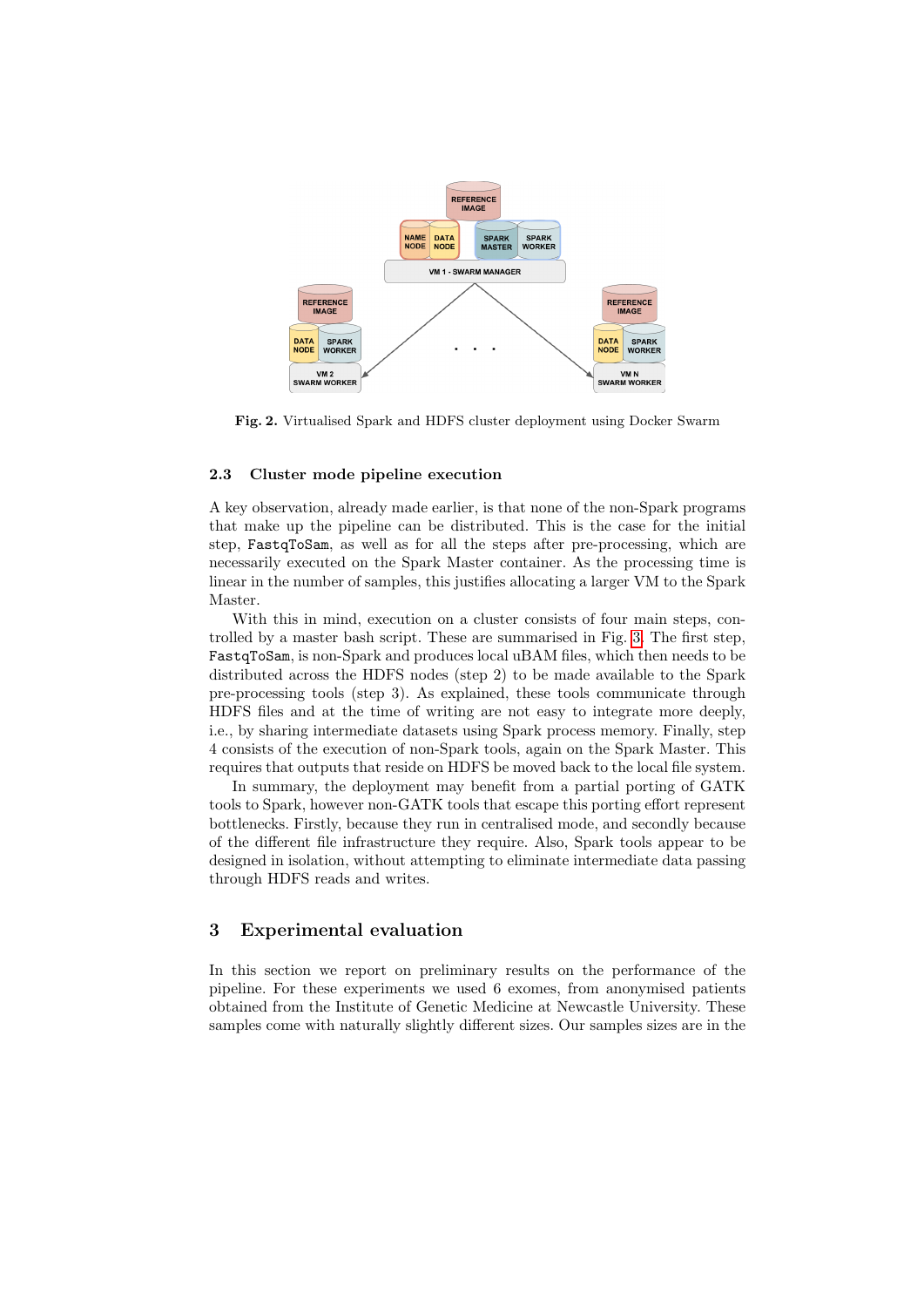

<span id="page-7-0"></span>Fig. 3. Pipeline execution flow in cluster mode

range 10.8GB-15.9GB, with average 13.5GB (compressed). Using these samples, we analysed the runtime of the pipeline implementation described in Sec. [2,](#page-3-0) comparing the deployment modes described in the previous section, namely a single-node Spark model, known as "pseudo-cluster" mode, with a cluster mode configuration with up to four nodes. In both cases, all nodes are identical virtual machines on the Azure cloud with 8 cores, 55GB RAM. Our experiments aim to compare the effect of various Spark settings for each of these configurations.

We focused exclusively on the pre-processing phase, where the bulk of the processing occurs. Specifically, BWA alignment and duplicate marking (denoted BWA/MD in the following) accounts for 38% of the processing time, Base Quality Score Recalibration Processing (BQSRP) for 11%, and variant calling using the Haplotype Caller (HC) 39%. The rest of the pipeline, which only accounts for 12% of the processing, was not considered further in these experiments.

Four settings were used to tune the Spark configuration, indicated in the charts as  $X/Y/W/Z$ , where X is the driver process memory, Y the number of executors, W the number of cores allocated to each executor, and Z the memory allocated to each executor.

Charts  $4(a)$  and  $4(b)$  show the processing for two configurations:  $20/2/4/16$ and  $20/4/2/8$  respectively, for each of the six samples (ordered by size) and with a breakdown for each pre-processing tool. Both charts show a slight increase in processing time as the sample size increases (with an unexplained anomaly on the 13GB sample in both cases). These times are not significantly affected by the differences in configuration. Indeed, if we normalise the processing time by the input size, we observe very similar figures across the two configurations and for each tool, as shown in Fig.  $5(a)$ . Specifically, for the two configurations BWA/MD, BQSRP, and HC report an average of 19.3 vs 18.4 minutes/GB, 5.6 vs 5.3 minutes, and 20.2 vs 19.14 minutes, respectively.

For a deeper analysis on the effect of Spark settings, we then ran the pipeline on one single representative sample (PFC 0028, 14.2GB) on two additional settings,  $10/4/2/8$ , and  $10/8/1/6$ . Fig. 5(b) shows the results, with processing times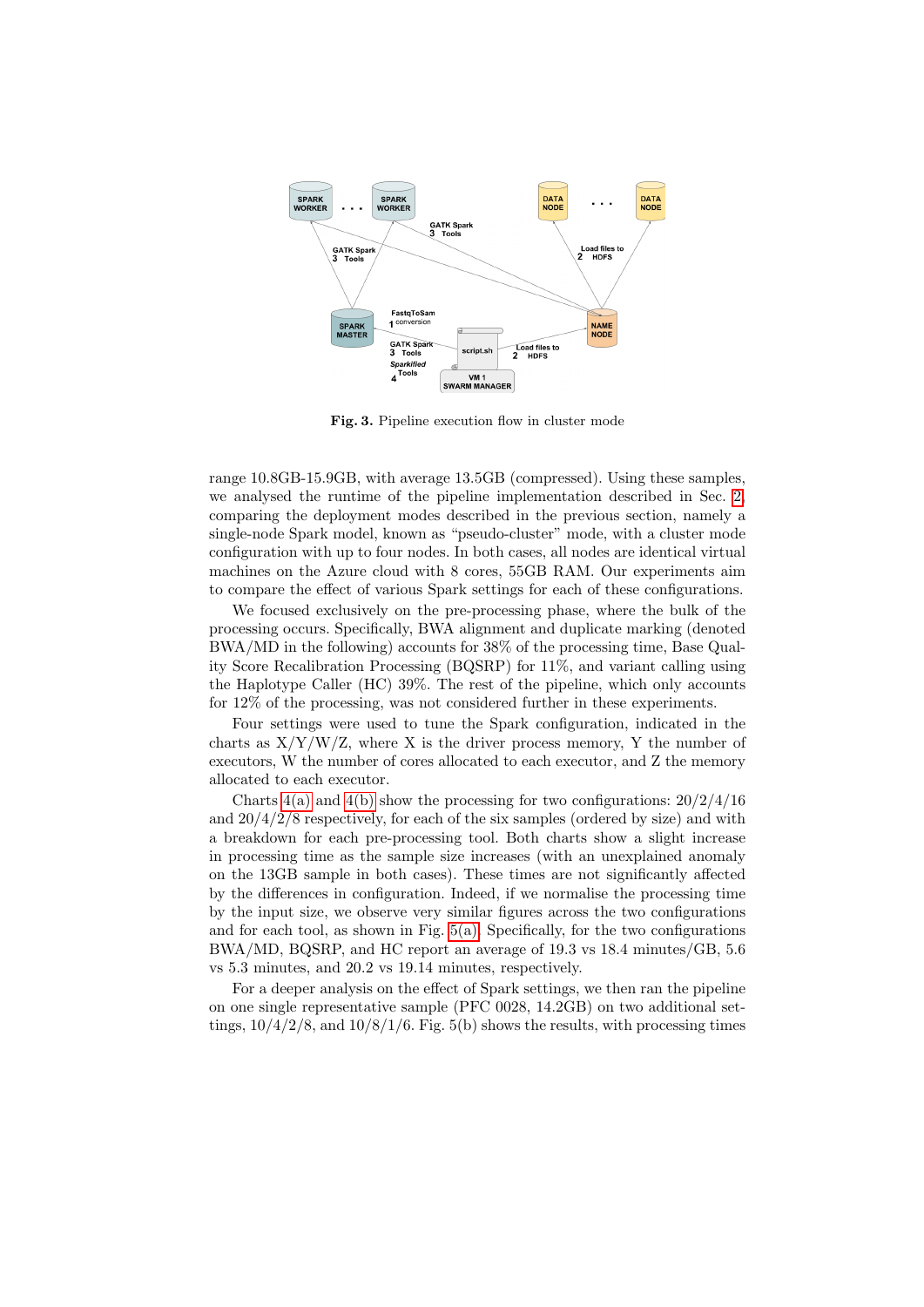

<span id="page-8-1"></span><span id="page-8-0"></span>Fig. 4. Pre-processing steps for single node deployment configurations



<span id="page-8-2"></span>Fig. 5. Normalised pre-processing processing time/GB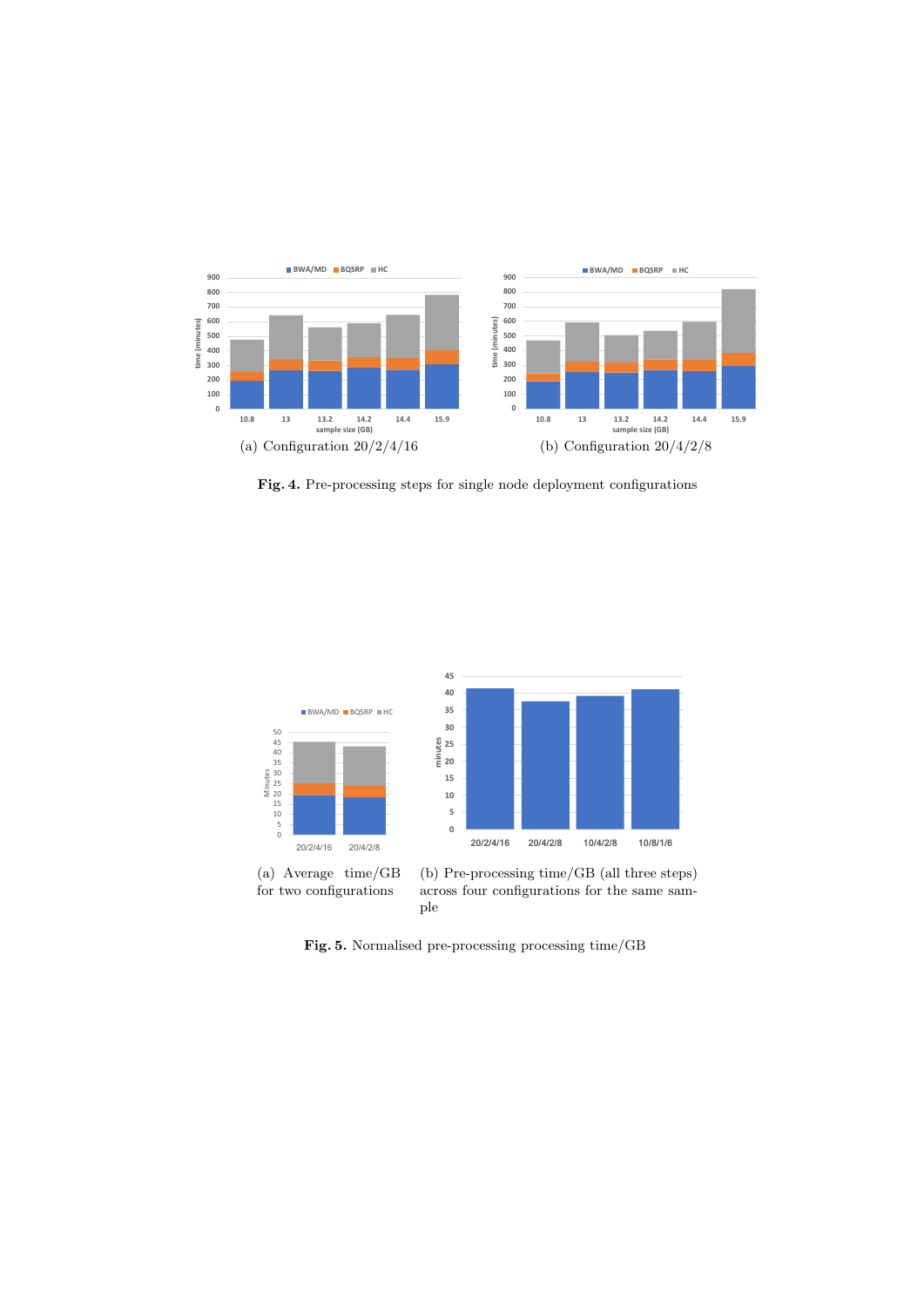normalised by sample size for ease of comparison with the previous chart. Again, there is no indication that these four settings are critical in affecting the processing times.

More significant is the difference in processing time achieved by adding resources to the VMs. Fig.  $6(a)$  shows a nearly ideal speedup as we double the number of cores (with a constant 55GB RAM per 8 cores, i.e. 110GB for 16 cores). It seems, however, that the Spark tools do not benefit from a larger VM beyond 16 cores. Note that the chart in Fig.  $6(a)$  does not include the processing time for HC, as this took an unusually long time to run on a 16 cores configuration. This was due to an issue with a low-level library on the HC implementation, which was not resolved at the time of writing.



<span id="page-9-1"></span><span id="page-9-0"></span>Fig. 6. Speedup of scaling-up and -out for the BWA/MD  $+$  BQSRP steps.

As expected, running Spark in the cluster mode shows a speedup as we increase the number of nodes, as shown in Fig. [6\(b\).](#page-9-1) However, we also note that scaling out, that is, by adding nodes, may incur an overhead that makes it less efficient than scaling up (i.e. adding cores and memory to a single node configuration). For instance, 2 nodes with 8 cores each process at 229 minutes, while a single node with 16 cores takes 165 minutes. This overhead is less noticeable when using 32 cores, which as we noted earlier does not improve processing time on a single host  $(175 \text{ minutes}, \text{Fig. } 6(a))$  $(175 \text{ minutes}, \text{Fig. } 6(a))$ , while a  $4x8$  nodes cluster takes  $137$ minutes, a further improvement over the other configurations.

#### 3.1 Comparing with Microsoft Genomics Services

Thanks to a grant from Microsoft Azure Research, we were able to process our patient samples using the new Microsoft Genomics Services. These services execute precisely the pre-processing steps of the pipeline, making it easier to compare with our results. The processing time for our reference PFC 0028 sample is an impressive 77 minutes (compare with the best time of 446 minutes on a single node, obtained from the figures in Fig.  $6(a)$  to which the average HC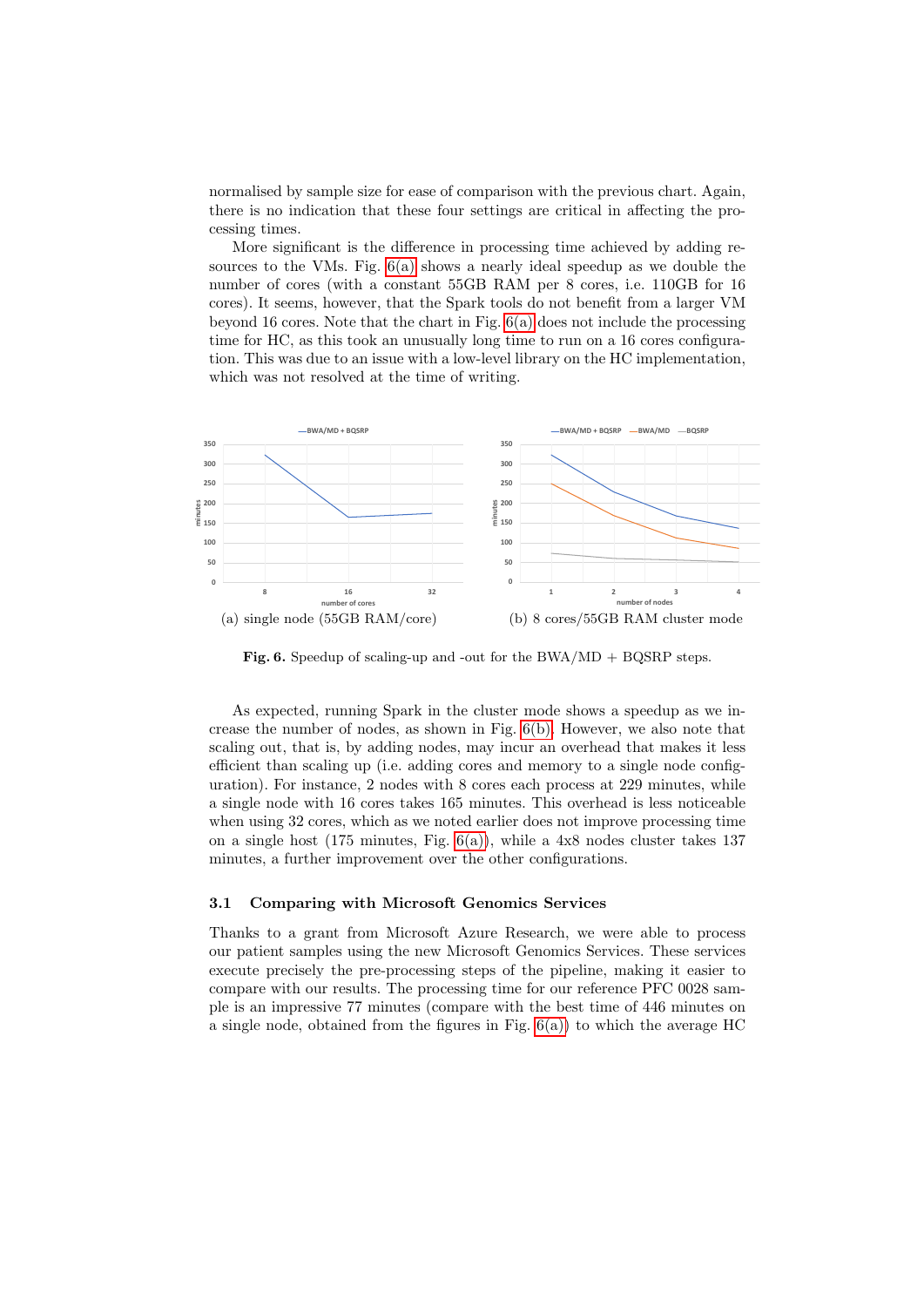processing time has been added). However, at the time of writing these services were only offered as a *black box* that runs on a single, high-end virtual machine of undisclosed specifications. In terms of pricing, the current charges for using Genomics Services are £0.217 / GB, which translates to about £18.61 for processing our six samples. For comparison, the cost of processing the same samples using our pipeline with a 8 cores, 55GB configuration is estimated at £28.

## 4 Conclusions

We have presented an experimental evaluation of the design effort involved in implementing a genomics variant discovery pipeline using the recently released GATK Spark tools from the Broad Institute, and a performance analysis based on a single node and small cluster configuration. Our analysis is preliminary, as the GATK 4.x tools are still very recent, non-GATK tools or those that have not yet been ported represent bottlenecks. Firstly, because they run in centralised mode, and secondly because of the different file infrastructure they require. Also, Spark tools appear to be designed in isolation, without attempting to eliminate intermediate data passing through HDFS reads and writes.

Compared with the processing times reported for the Microsoft Azure Genomics Services, it appears that using Spark with the recent beta version of GATK tools is currently not economically competitive and thus is not recommended for operational use in clinical settings. This may change, however, as the GATK Spark tools mature. On the plus side, our implementation offers complete control over the evolution of the pipeline over time, a key requirement especially in a genetic research setting.

#### Acknowledgments

The authors are grateful to Microsoft for the Azure for Research grant that made it possible to experiment with Azure Genomics Services.

#### References

- <span id="page-10-1"></span>1. Cala, J., Marei, E., Yu, Y., Takeda, K., Missier, P.: Scalable and Efficient Wholeexome Data Processing Using Workflows on the Cloud. Future Generation Computer Systems, Special Issue: Big Data in the Cloud 65(Special Issue: Big Data in the Cloud) (2016), <http://dx.doi.org/10.1016/j.future.2016.01.001>
- <span id="page-10-0"></span>2. Hood, L., Friend, S.H.: Predictive, personalized, preventive, participatory (P4) cancer medicine. Nature reviews Clinical oncology 8(3), 184 (2011), [http://dx.](http://dx.doi.org/10.1038/nrclinonc.2010.227) [doi.org/10.1038/nrclinonc.2010.227](http://dx.doi.org/10.1038/nrclinonc.2010.227)
- <span id="page-10-2"></span>3. Li, H., Durbin, R.: Fast and accurate long-read alignment with Burrows-Wheeler transform. Bioinformatics (Oxford, England) 26(5), 589– 95 (mar 2010). [https://doi.org/10.1093/bioinformatics/btp698,](https://doi.org/10.1093/bioinformatics/btp698) [http:](http://www.pubmedcentral.nih.gov/articlerender.fcgi?artid=2828108{&}tool=pmcentrez{&}rendertype=abstract) [//www.pubmedcentral.nih.gov/articlerender.fcgi?artid=2828108{&}tool=](http://www.pubmedcentral.nih.gov/articlerender.fcgi?artid=2828108{&}tool=pmcentrez{&}rendertype=abstract) [pmcentrez{&}rendertype=abstract](http://www.pubmedcentral.nih.gov/articlerender.fcgi?artid=2828108{&}tool=pmcentrez{&}rendertype=abstract)